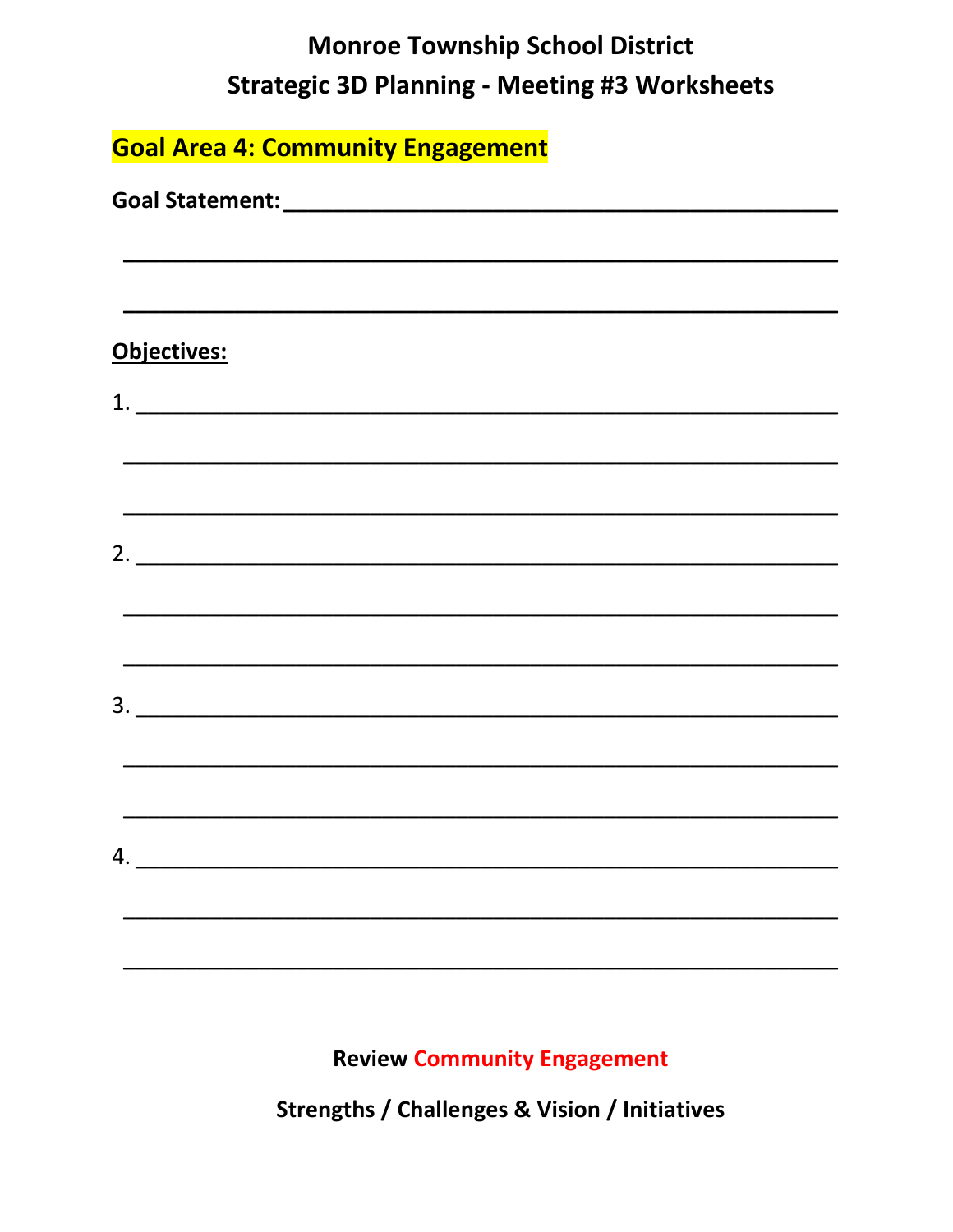## **Monroe Township School District Strategic 3D Planning - Meeting #3 Worksheets**

### **Goal Area 4: Community Engagement**

| <b>Strengths</b>                                     | <b>Challenges</b>                                           |
|------------------------------------------------------|-------------------------------------------------------------|
| Students / diverse population                        | Community                                                   |
| Strong community support/involvement                 | Insufficient State funding                                  |
| Highly qualified leadership                          | <b>Cultural awareness</b>                                   |
| Diversity of programs                                | Being able to maintain high level of success with           |
|                                                      | challenges                                                  |
| Good people and good place                           | Developing resiliency in students                           |
| Parents / Parent involvement                         | Communication                                               |
| Whole child; promoting well-roundedness, mindfulness | Increase parent / community involvement                     |
| Quality programs / education                         | Overcrowding / unhoused students                            |
| Anti-bullying culture environment                    | Funding / state aid; continue fight for fair funding        |
| Exposure to diverse programs for many careers        | <b>Resources</b>                                            |
| Unified sports / programs                            | Township infrastructure is insufficient to handle growth of |
|                                                      | housing                                                     |
| Positive culture                                     | Student growth                                              |
| Committed staff                                      | Parent pressure                                             |
| Resources                                            | Diverse needs                                               |
| Highly rated district                                | Demographics                                                |
| Service learning programs                            | Growth / referendum                                         |
| Diversity                                            | Funding partnerships                                        |
|                                                      | <b>BOE</b> for children                                     |
|                                                      | Balancing needs of the community                            |
|                                                      | Communication / BOE / Council / Planning / Zoning           |

#### **Goal Area 4: Community Engagement**

#### **Vision & Initiatives**

| Vision                                                   | <b>Initiatives</b>                                     |
|----------------------------------------------------------|--------------------------------------------------------|
| The vision of the MTSD is to cultivate an environment in | Initiatives to Achieve the Vision                      |
| which ALL students are inspired to strive for their      | <b>Expanded programming</b><br>٠                       |
| personal best.                                           | <b>Gifted and Talented</b>                             |
|                                                          | Technical / Career skills                              |
|                                                          | Full-day K<br>$\overline{\phantom{0}}$                 |
|                                                          | Arts & Music                                           |
|                                                          | Option 2                                               |
|                                                          | Formal goal-setting program/reflection<br>٠            |
|                                                          | Write own vision statement                             |
|                                                          | Evaluate/reflect on quality of courses and own         |
|                                                          | effort                                                 |
|                                                          | <b>Character Ed</b><br>٠                               |
|                                                          | Integrated (infuse in lessons) / spiraling through all |
|                                                          | grade levels                                           |
|                                                          |                                                        |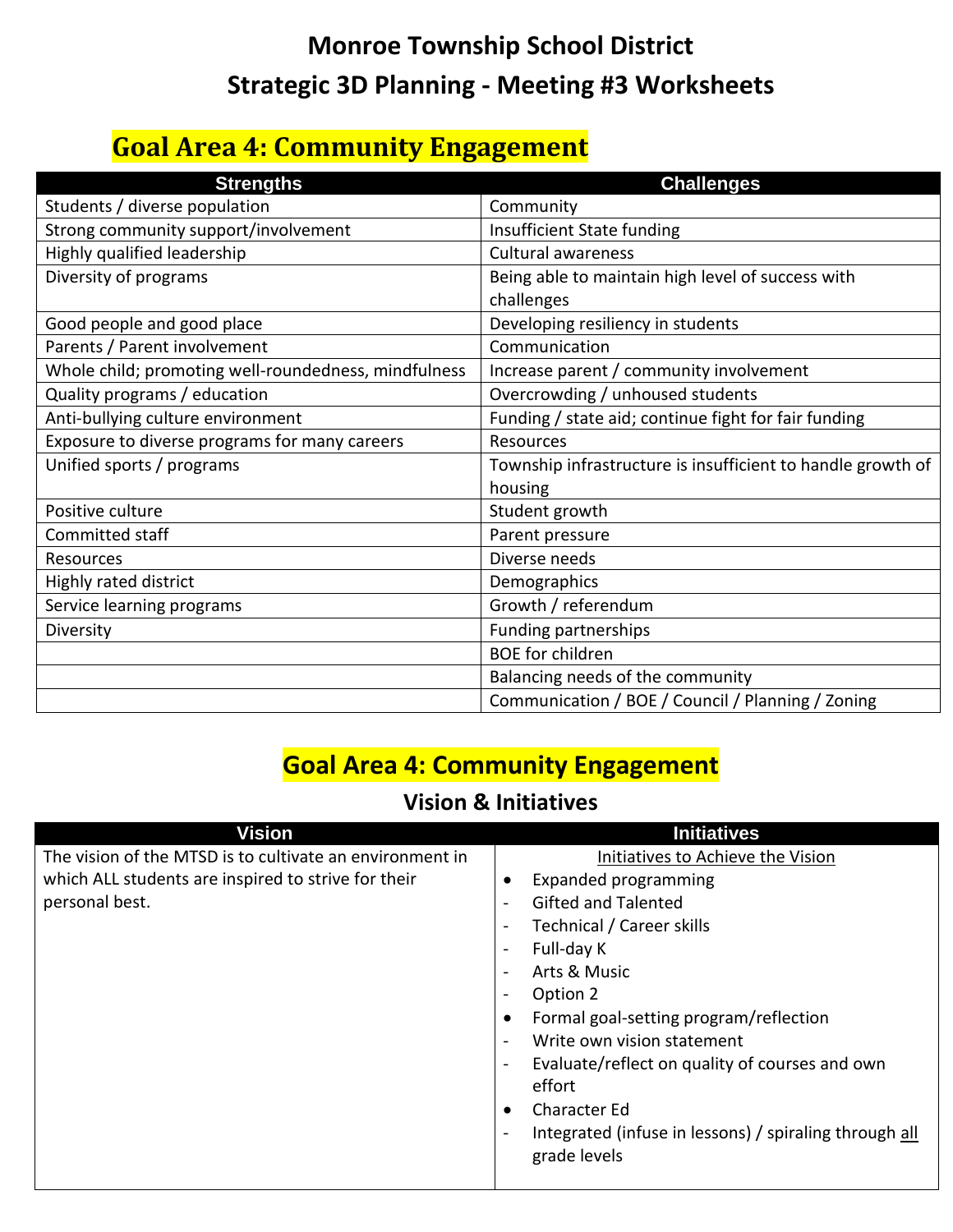#### **Monroe Township School District**

### **Strategic 3D Planning - Meeting #3 Worksheets**

| <b>Vision</b><br>Every child meets their highest potential in a safe and<br>adequate environment incorporating social and emotional<br>wellness while being instructed by highly qualified and<br>educated professionals in an organization that<br>incorporates the entire community.<br><b>Vision</b><br>We imagine a world in which<br>Every student feels excited and inspired to go to<br>$\bullet$<br>school each day<br>At school, students feel safe, welcome and<br>$\bullet$<br>supported by everyone else and feel empowered<br>to be themselves and make a positive impact<br>Where students try, learn and experience the<br>$\bullet$<br>world with a balance of tools, content, and<br>instruction that challenge them, allow them to fail,<br>and prepare them for their future as well-adjusted,<br>responsible and prepared adults<br>Where each member of the community looks at<br>٠<br>the school system as a world-class operation -<br>with efficient systems and leading practice<br>processes that adds to the strength and future of<br>the community | <b>Initiatives</b><br>Hire and retain highly qualified staff<br>Pass referendum for expansion of facility<br>$\bullet$<br>Continue to enhance social, emotional learning<br>Keep open and transparent communication with<br>$\bullet$<br>community<br>Challenging curriculum that meets every child's<br>$\bullet$<br>potential<br><b>Initiatives</b> |
|---------------------------------------------------------------------------------------------------------------------------------------------------------------------------------------------------------------------------------------------------------------------------------------------------------------------------------------------------------------------------------------------------------------------------------------------------------------------------------------------------------------------------------------------------------------------------------------------------------------------------------------------------------------------------------------------------------------------------------------------------------------------------------------------------------------------------------------------------------------------------------------------------------------------------------------------------------------------------------------------------------------------------------------------------------------------------------|-------------------------------------------------------------------------------------------------------------------------------------------------------------------------------------------------------------------------------------------------------------------------------------------------------------------------------------------------------|
| This is the world we imagine for the school district of<br>Monroe.                                                                                                                                                                                                                                                                                                                                                                                                                                                                                                                                                                                                                                                                                                                                                                                                                                                                                                                                                                                                              |                                                                                                                                                                                                                                                                                                                                                       |
| <b>Vision</b>                                                                                                                                                                                                                                                                                                                                                                                                                                                                                                                                                                                                                                                                                                                                                                                                                                                                                                                                                                                                                                                                   | <b>Initiatives</b>                                                                                                                                                                                                                                                                                                                                    |
| The vision of the MTSD is to enhance curriculum through<br>the infusion of technology to include all grades (K-12) and<br>advance curriculum to support the Whole Child in life<br>skills, vocational trades, and year round enrichment and<br>advancement courses in a safe and secure environment.<br><b>Vision</b>                                                                                                                                                                                                                                                                                                                                                                                                                                                                                                                                                                                                                                                                                                                                                           | • Top 10 in rankings<br>1:1 tech PreK-12 (grade 4 & up take home)<br>• Summer enrichment (academic and fine arts,<br>athletics)<br>• Vocational trades (modern day)<br><b>Initiatives</b>                                                                                                                                                             |
| The MTSD accepts the challenge of preparing the whole<br>child for a rapidly changing world by collaborating with<br>the community to develop skills necessary to succeed as a<br>productive citizen.                                                                                                                                                                                                                                                                                                                                                                                                                                                                                                                                                                                                                                                                                                                                                                                                                                                                           | • Community: parents, businesses, colleges / tech<br>schools<br>Full-day Kindergarten<br>$\bullet$<br>Whole Child focus<br>$\bullet$<br>Life skills (Gen & SpEd)<br>Career readiness<br>• Technology                                                                                                                                                  |
| <b>Vision</b>                                                                                                                                                                                                                                                                                                                                                                                                                                                                                                                                                                                                                                                                                                                                                                                                                                                                                                                                                                                                                                                                   | <b>Initiatives</b>                                                                                                                                                                                                                                                                                                                                    |
| 1. To create infrastructure and facilities to maximize<br>students potential.                                                                                                                                                                                                                                                                                                                                                                                                                                                                                                                                                                                                                                                                                                                                                                                                                                                                                                                                                                                                   | <b>Expand facilities</b>                                                                                                                                                                                                                                                                                                                              |
| 2. Satisfy market and professional needs                                                                                                                                                                                                                                                                                                                                                                                                                                                                                                                                                                                                                                                                                                                                                                                                                                                                                                                                                                                                                                        | Curriculum includes technology AI, Robotics, Supply<br>Chain, etc.                                                                                                                                                                                                                                                                                    |